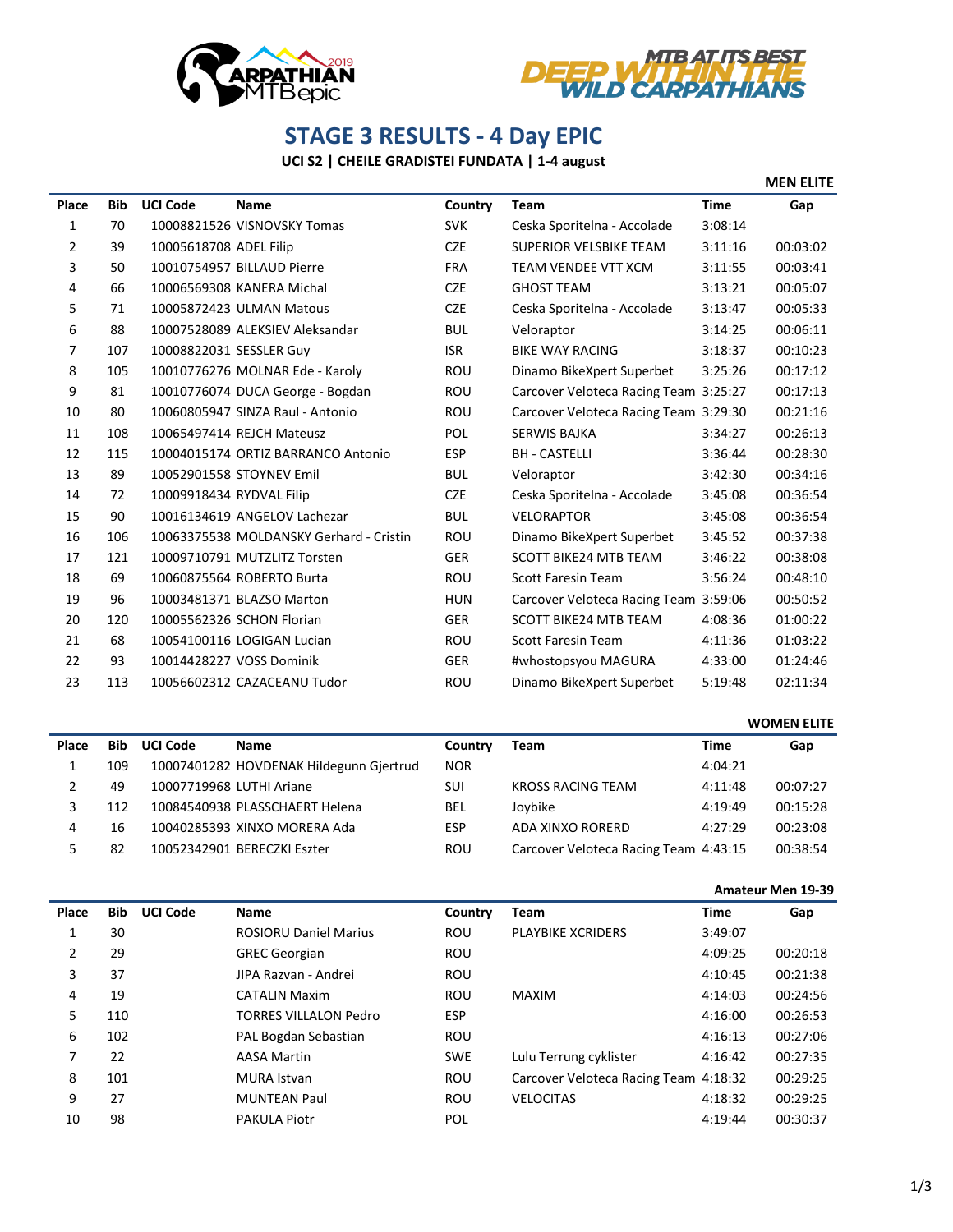



| 11 | 23             | <b>CRETU Alexandru</b>         | <b>ROU</b> |                                       | 4:20:05 | 00:30:58 |
|----|----------------|--------------------------------|------------|---------------------------------------|---------|----------|
| 12 | 31             | <b>TEBEICA Tiberiu</b>         | ROU        | Dinamo BikeXpert Superbet             | 4:24:59 | 00:35:52 |
| 13 | 21             | PATRICHE Mihai                 | ROU        | <b>EVERGREEN BIKING TEAM</b>          | 4:26:22 | 00:37:15 |
| 14 | 34             | <b>WALLYN Bert</b>             | <b>BEL</b> |                                       | 4:26:25 | 00:37:18 |
| 15 | 8              | <b>SIMION Sabin</b>            | ROU        | <b>HPM</b>                            | 4:26:52 | 00:37:45 |
| 16 | 18             | <b>LEHACI Daniel</b>           | ROU        | MTB CLUB VEJLE DANEMARCA              | 4:27:56 | 00:38:49 |
| 17 | 111            | CATOIU Andrei                  | ROU        |                                       | 4:31:13 | 00:42:06 |
| 18 | 103            | 10056596652 SPRINCEANA Catalin | ROU        | Dinamo BikeXpert Superbet             | 4:32:03 | 00:42:56 |
| 19 | 117            | 10088909473 JANATA Boris       | <b>SVK</b> | BIKE ARENA ZLATNICKA DOLINA 4:33:41   |         | 00:44:34 |
| 20 | 65             | <b>KLAKURKA Vaclav</b>         | <b>CZE</b> | AD TEAM                               | 4:33:41 | 00:44:34 |
| 21 | 55             | MIRCIOI Cristian               | ROU        | MAUS BIKE TIBISCUS TEAM               | 4:34:02 | 00:44:55 |
| 22 | 56             | <b>CIOBANIUC Ciprian</b>       | <b>ESP</b> |                                       | 4:37:22 | 00:48:15 |
| 23 | 114            | <b>PASTUSIAK Marcin</b>        | POL        |                                       | 4:38:54 | 00:49:47 |
| 24 | 52             | <b>NEAGA Lucian</b>            | ROU        | <b>VELOX CYCLING TEAM</b>             | 4:40:15 | 00:51:08 |
| 25 | 97             | <b>LENZ Michal</b>             | POL        | <b>GOOD RIDE</b>                      | 4:43:36 | 00:54:29 |
| 26 | 85             | 10096265410 TAPASZTO Zsolt     | ROU        | Carcover Veloteca Racing Team 4:44:25 |         | 00:55:18 |
| 27 | 26             | <b>NAGY Tiberiu</b>            | ROU        | <b>VELOCITAS</b>                      | 4:57:40 | 01:08:33 |
| 28 | 10             | PASCU Andrei                   | ROU        |                                       | 4:58:18 | 01:09:11 |
| 29 | 24             | <b>BURCA Cristian</b>          | ROU        | <b>VELOCITAS</b>                      | 4:59:31 | 01:10:24 |
| 30 | 35             | <b>SZANTAI VECSERA Balint</b>  | <b>HUN</b> |                                       | 5:07:00 | 01:17:53 |
| 31 | $\overline{7}$ | <b>COLIBAN Andrei</b>          | ROU        |                                       | 5:23:06 | 01:33:59 |
| 32 | 57             | <b>LAZAR Mihai</b>             | ROU        |                                       | 5:29:53 | 01:40:46 |
| 33 | 25             | JURA Mihai - Andrei            | ROU        | <b>ACS VELOCITAS</b>                  | 5:30:36 | 01:41:29 |
| 34 | 73             | <b>KOZAK David</b>             | <b>CZE</b> | AD TEAM                               | 5:32:03 | 01:42:56 |
| 35 | 11             | ROBU Andrei                    | ROU        |                                       | 5:43:50 | 01:54:43 |
| 36 | 5              | <b>GAVRILA Doru</b>            | ROU        |                                       | 5:55:26 | 02:06:19 |
| 37 | 75             | KOVALEVSKIY Vladimir           | <b>RUS</b> |                                       | 5:58:16 | 02:09:09 |
| 38 | 6              | <b>LUPICA Razvan</b>           | ROU        |                                       | 6:07:24 | 02:18:17 |
| 39 | 36             | <b>ZOLTAN Fogarasi</b>         | ROU        | <b>GARAGE RACING</b>                  | 6:16:12 | 02:27:05 |
| 40 | 60             | <b>OLARU Mircea</b>            | ROU        |                                       | 7:19:27 | 03:30:20 |
| 41 | 43             | FORD Jeffrey                   | ROU        |                                       | 7:20:58 | 03:31:51 |
|    |                |                                |            |                                       |         |          |

|       |            |                        |                            |            |                                       | Amateur Men 40-49 |          |  |
|-------|------------|------------------------|----------------------------|------------|---------------------------------------|-------------------|----------|--|
| Place | <b>Bib</b> | <b>UCI Code</b>        | Name                       | Country    | Team                                  | Time              | Gap      |  |
| 1     | 63         |                        | <b>ELMIGER Martin</b>      | SUI        | <b>TORTOUR</b>                        | 3:35:24           |          |  |
| 2     | 12         |                        | JIDOVU Cristian            | <b>ROU</b> | <b>CS TIBISCUS</b>                    | 3:54:13           | 00:18:49 |  |
| 3     | 94         |                        | DANNER Roland              | GER        | #whostopsyou MAGURA                   | 4:08:55           | 00:33:31 |  |
| 4     | 54         | N-0290                 | <b>IONASCU Marius</b>      | <b>ROU</b> | <b>MAUS BIKE TIBISCUS TEAM</b>        | 4:09:09           | 00:33:45 |  |
| 5     | 13         |                        | PREDA Razvan               | <b>ROU</b> | <b>HPM Pro Mountain Sports</b>        | 4:16:12           | 00:40:48 |  |
| 6     | 51         |                        | LAGUIA Alfredo             | <b>ESP</b> | <b>BEER O CLOCK</b>                   | 4:19:50           | 00:44:26 |  |
| 7     | 77         |                        | <b>MARTIN Rytir</b>        | <b>CZE</b> | AD TEAM                               | 4:27:19           | 00:51:55 |  |
| 8     | 92         |                        | <b>RUSEV Kalin</b>         | <b>BUL</b> | Veloraptor                            | 4:34:10           | 00:58:46 |  |
| 9     | 62         |                        | COCIUBA Teofil             | <b>ROU</b> |                                       | 4:40:38           | 01:05:14 |  |
| 10    | 119        |                        | <b>BOTEA Gabriel Danut</b> | <b>ROU</b> | <b>XC RIDERS</b>                      | 4:43:07           | 01:07:43 |  |
| 11    | 83         | 10096233882 VERES Joan |                            | <b>ROU</b> | Carcover Veloteca Racing Team 4:44:25 |                   | 01:09:01 |  |
| 12    | 84         |                        | 10096119607 BARNA Gabor    | ROU        | Carcover Veloteca Racing Team 4:44:25 |                   | 01:09:01 |  |
| 13    | 42         |                        | <b>MANASTIREANU George</b> | ROU        | Sportul pentru tine                   | 4:45:49           | 01:10:25 |  |
| 14    | 91         |                        | <b>TANKOV Viktor</b>       | <b>BUL</b> | Veloraptor                            | 4:56:22           | 01:20:58 |  |